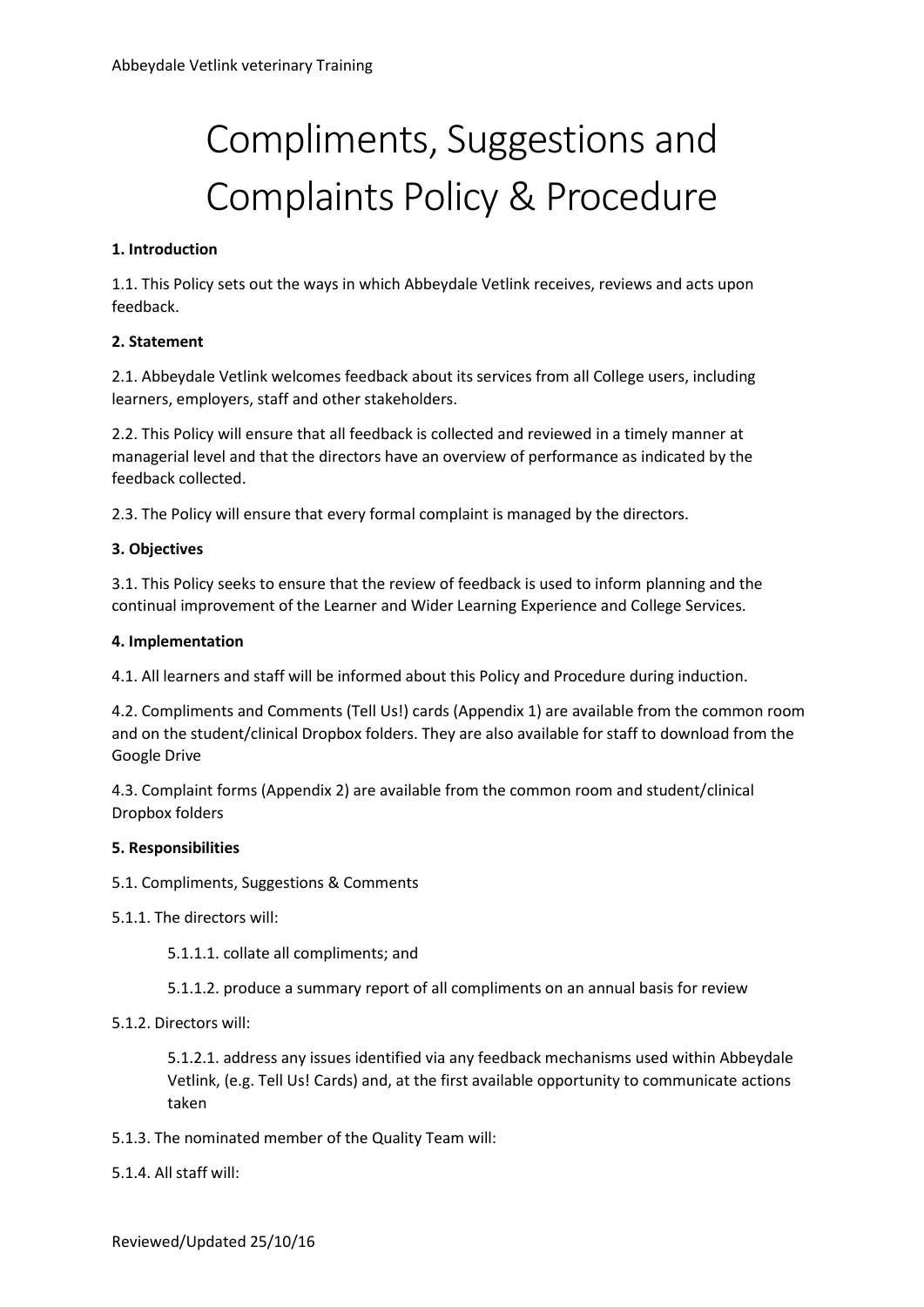5.1.4.1. advise College users of the process for making compliments and comments or suggestions;

5.1.4.2. forward all compliments to directors; and

5.1.5. All College Users:

5.1.5.1. are encouraged to talk to tutors or other members of staff in order to make their views known

#### **6. Related Policies, Procedures, Guidance and Legislation**

- 6.1. Learner Disciplinary Policy & Procedure
- 6.2. Learner Induction Policy
- 6.3. Appeals Procedure
- 6.4. Safeguarding Children and Vulnerable Adults Policy
- 6.5. Equality Policy
- 6.6. Quality Improvement Framework
- 6.7. Quality Strategy
- 6.8. Education and Inspections Act 2006
- 6.9. Education Act 2011
- 6.10. Department for Education's Statutory Policies for Schools August 2013

Please note: This list is neither exclusive nor exhaustive

#### **7. Compliments, Suggestions and Comments**

7.1. All compliments will be forwarded to the directors and person mentioned within the compliment if they have not received it directly.

7.1.1. If the compliment concerns a course or all members of that group will also receive a copy.

7.2. Where requested, Abbeydale will acknowledge receipt within 2 working days of notification.

7.3. Informal Complaints

7.3.1. Learners who are dissatisfied about any aspect of the College are encouraged to take up the issue with a director

7.3.2. If a group of learners wish to make an informal complaint, they must nominate a person to discuss the issues and receive feedback one of the directors and pass and feedback on to the rest of the group.

7.3.3. Where other College users wish to make an informal complaint, they should be directed to a director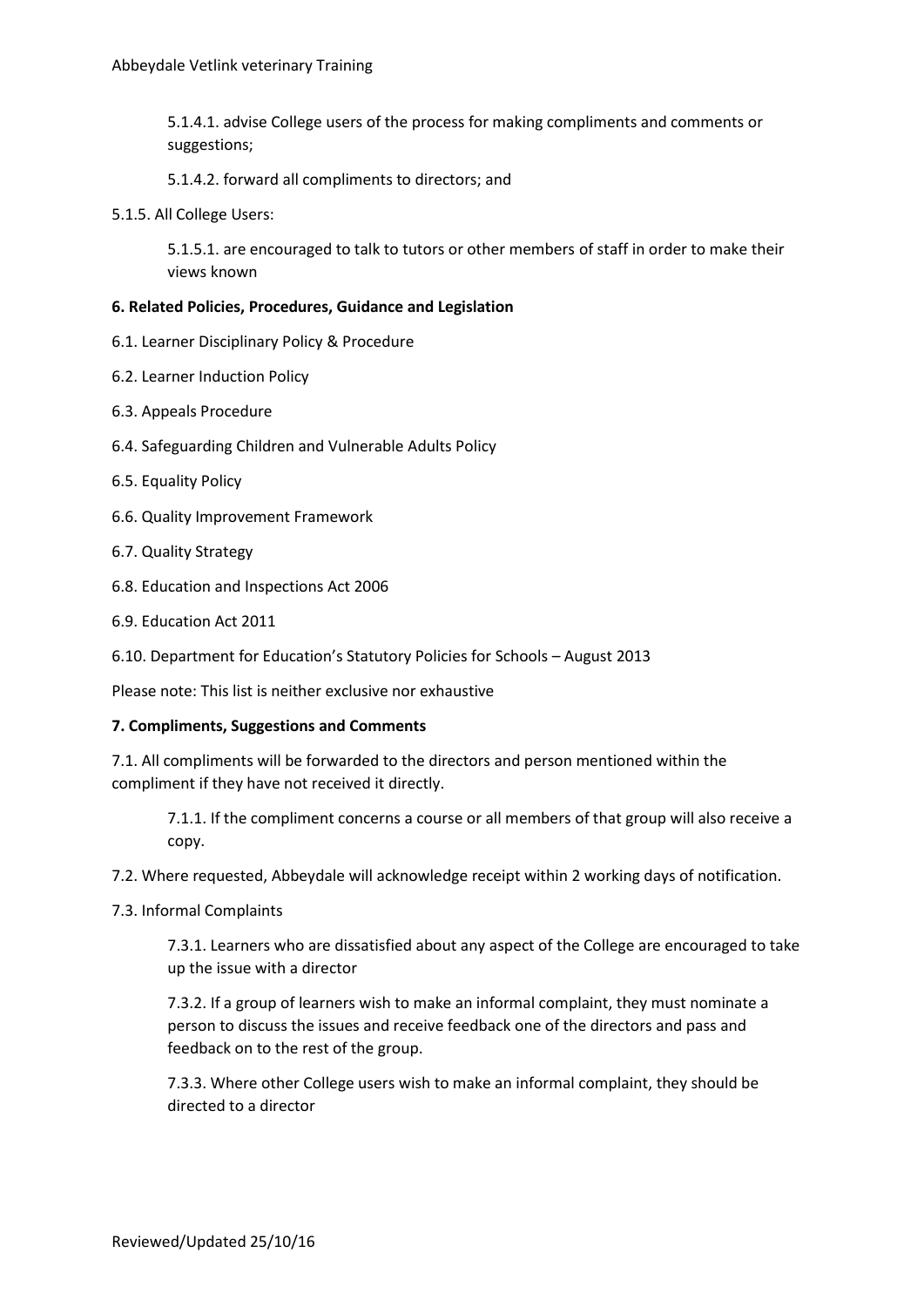## 7.4. Formal Complaints

7.4.1. Where the matter is sufficiently serious that the complainant wishes to progress directly to the College's formal procedure, a formal complaint must be submitted in writing, e-mail or letter to Samantha Morgan and Kirsty Gwynne.

7.4.2. If the complaint is made by telephone or in person, notes will be completed from the conversation.

7.4.3. All correspondence will be with this individual, but the outcome letter will be copied to all in the group named in the initial complaint.

7.4.4. Parents/Clinical coaches or third parties are welcome to contact the College on behalf of learners and other College users. Please note: If the complaint is made on behalf of a person over the age of 16, in compliance with the Data Protection Act

## 7.5. Appeals

7.5.1. If the complainant is dissatisfied with the College's response, he/she will be advised to write to the directors giving reasons for their dissatisfaction within 10 working days of the date of the response letter.

7.5.2. A copy of this policy and procedure will be sent to them for reference.

7.5.3. Appeals by telephone will not be accepted.

7.5.4. The directors will review the complaint and investigation and advise whether the College's decision is supported or whether the matter needs to be reinvestigated.

7.5.5. The directors' decision is final, after which the College will consider the matter closed.

7.5.6. Only after all College procedures for dealing with complaints have been exhausted, and the complainant remains dissatisfied, they are advised to contact the Skills Funding Agency (SFA) for guidance on whether their complaint can be escalated.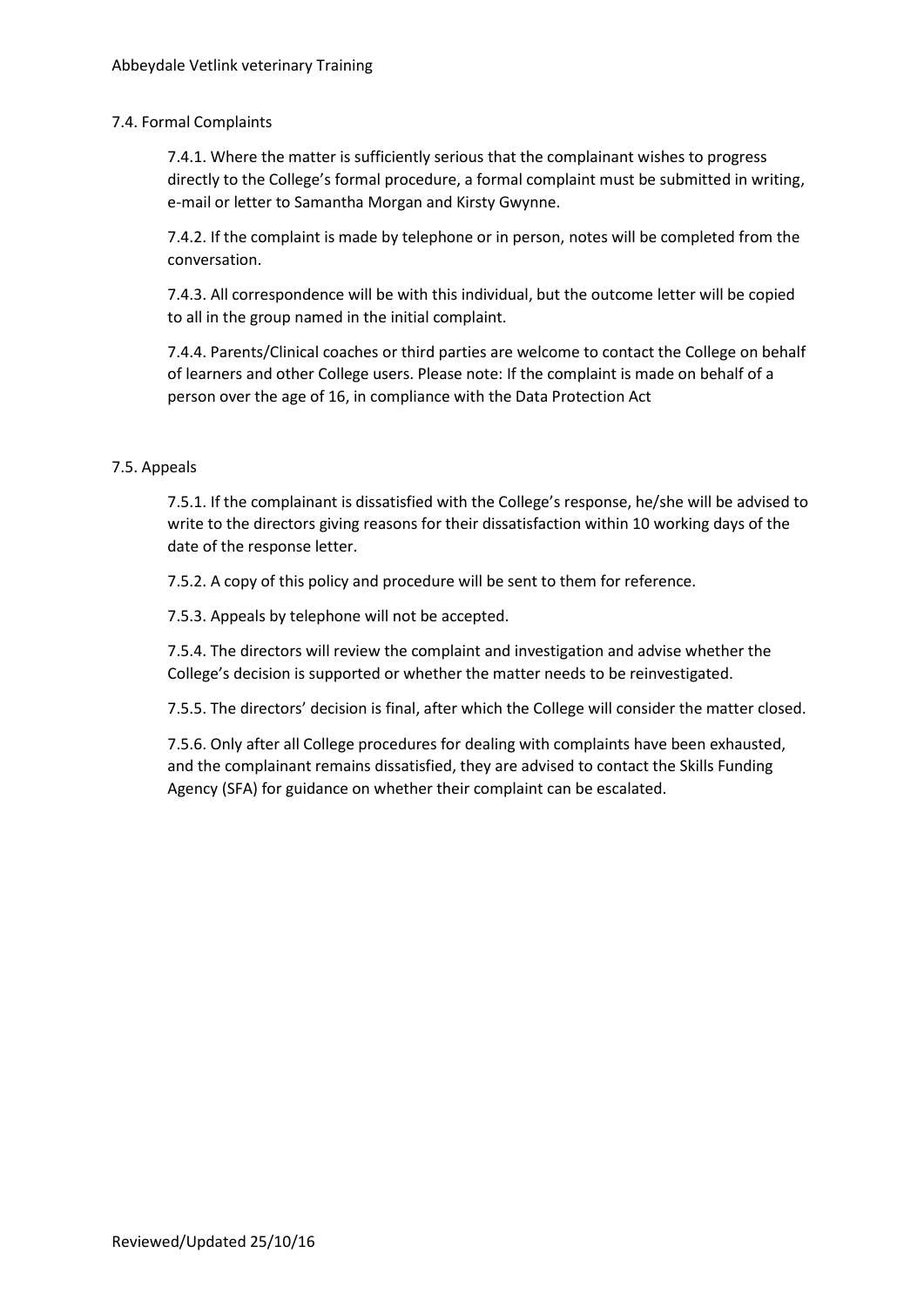## **Appendix 1**

## Tell Us! Compliments and Suggestions

Help us to identify good practice and continually improve our service. Tell us what we are doing right or comment on suggested solutions to problems. They are all most welcome.

**Comments**

Thank you very much for your comments.

If you would like an acknowledgement, please complete your details below and leave the card in the assignment trays.

It will be passed on to the directors.

Name:

Training Practice name; \_\_\_\_\_\_\_\_\_\_\_\_\_\_\_\_\_\_\_\_\_\_\_\_\_\_\_\_\_\_\_\_\_\_\_

Class (if applicable): \_\_\_\_\_\_\_\_\_\_\_\_\_\_\_\_\_\_\_\_\_\_\_\_\_\_\_\_\_\_\_\_\_\_\_\_\_\_

If you wish to make a formal complaint, please collect a Complaint Form